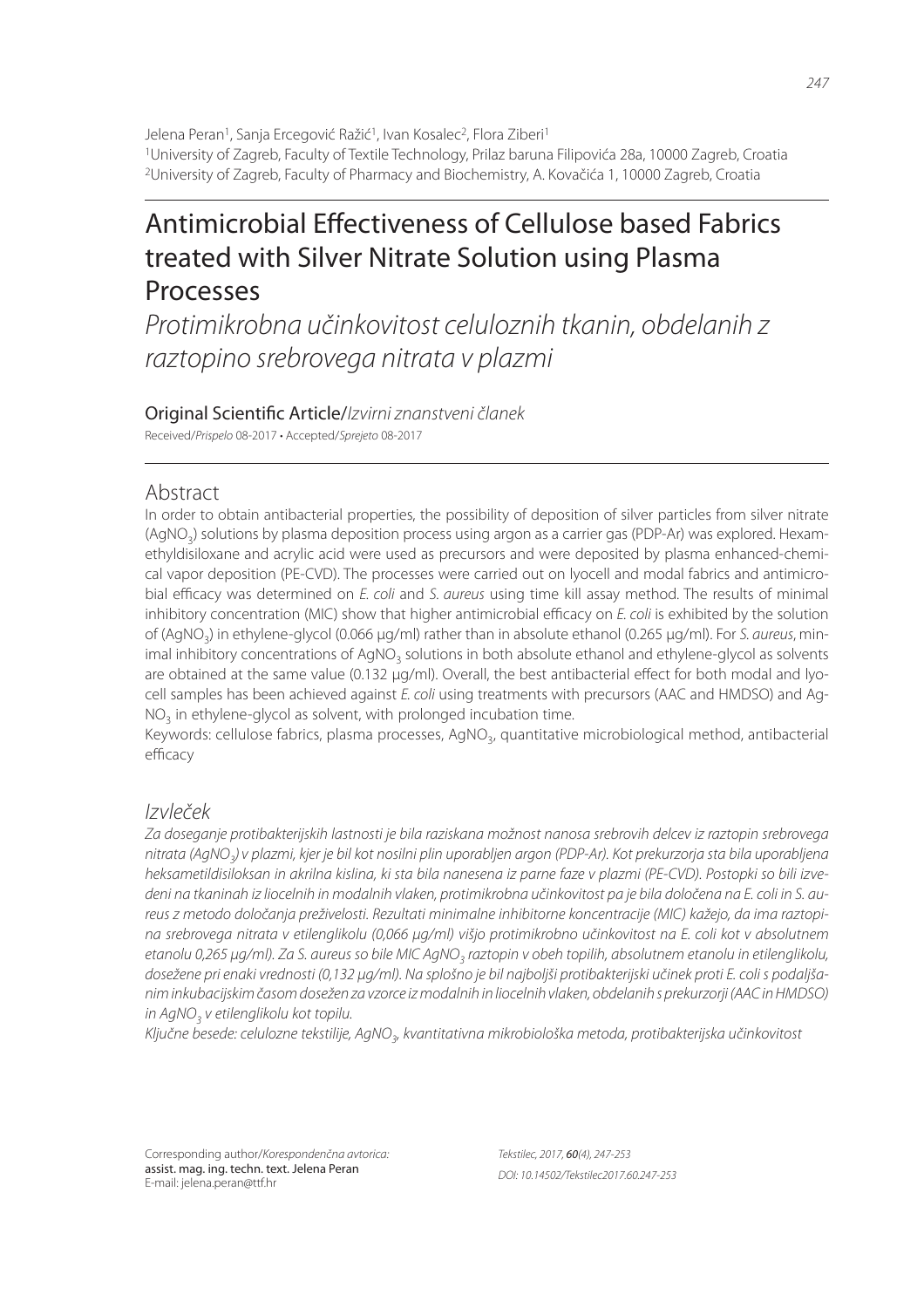#### 248

# 1 Introduction

Plasma technology and its application in the field of textile technology are known as ecologically friendly processes. Textile materials exposed to plasma undergo through chemical and physical transformations in the surface layer. Using different gasses and reagents in the process of plasma finishing of textile materials, a variety of functional properties can be obtained. Those include flame resistance, antistatic, hydrophobic, antibacterial properties etc. The ultimate effect depends on many more factors such as plasma type, type of materials, plasma parameters, treatment conditions and the process used [1, 2].

In this study, the application of low-pressure plasma for the enhancement of surface properties of lyocell and modal fibers and the achievement of antibacterial properties by deposition of silver particles was explored. Natural materials are an excellent media for the growth of microorganisms, especially in humid and warm conditions. While many synthetic fibers have good resistance against microbial attack, natural fibers are more easily affected. Proteins in keratin fibers and carbohydrates in cellulose fibers can serve as a source of food and energy for various bacteria, fungi and molds [3]. Bacteria are single-celled organisms that reproduce very quickly in appropriate conditions. They are classified as gram-positive and gram-negative and certain types are pathogenic and might cause serious health problems [4]. Antimicrobial treatments are carried out in order to control the growth and reproduction of microorganisms. Agents can kill bacteria or fungi (biocides) or control the growth and spread of microbes (biostatics). Both prevent the spread of infection, allergic and respiratory problems as well as degradation of textile materials in the form of discolouration, staining, odors and degradation of the fibers. There are various antimicrobial agents used which differ in their chemical composition and antimicrobial activity. Quaternary ammonium compounds, polyhexamethylene biguanide, triclosan and some heavy metals can be used for biocidal purposes whereas chitosan and plant-derived bioactive agents can be used as biostatics [5]. Many heavy metals such as silver, copper, zinc and cobalt have excellent antimicrobial properties at very low concentrations but silver is the most commonly used in the field of textile industry [6]. Antimicrobial Effectiveness of Cellulose based Fabrics treated with Silver Nitrate Solution using Plasma Processes

It can be used as a metal, salt and nanoparticle [7]. Single mechanism of antimicrobial action is not fully understood, but some mechanisms have been proposed that suggest that silver ion reacts with DNA and RNA molecules within the cell wall of microorganisms and prevents the replication. In addition, a reaction of silver with thiol groups (–SH) inside the cell is assumed which causes protein deactivation and reduction of enzyme activity. This causes changes in metabolism, prevents propagation and ultimately leads to the destruction of microorganism [8-10]. Also, it is proposed that silver acts by binding to key functional groups of enzymes. Bacterial plasma or cytoplasmic membrane are an important target site for silver ion, which causes the release of K<sup>+</sup> ions from bacteria. Silver ions inhibit cell division and damage the cell envelope and content of bacteria [11]. Antimicrobial textiles are used in medical technology, health, hygiene products, home textiles, water treatment systems, as well as clothes for everyday use and personal protection [4, 12].

Physical sputtering and Plasma Enhanced Chemical Vapor Deposition (PE-CVD) under low-pressure plasmas are dominant techniques used in textile finishing [1]. In this study, a relatively new method was used for the deposition of antibacterial agent called Direct Plasma Deposition Process (PDP) (Figure 1).



Figure 1: Reagent bottle for direct plasma deposition process

The process consists of reagent bottle with antibacterial agent, which is from one side connected to the supply of argon gas and the other side to plasma system. Argon is used as a carrier gas, which assists the transfer of reagent to the plasma system and on the textile substrate.

```
Tekstilec, 2017, 60(4), 247-253
```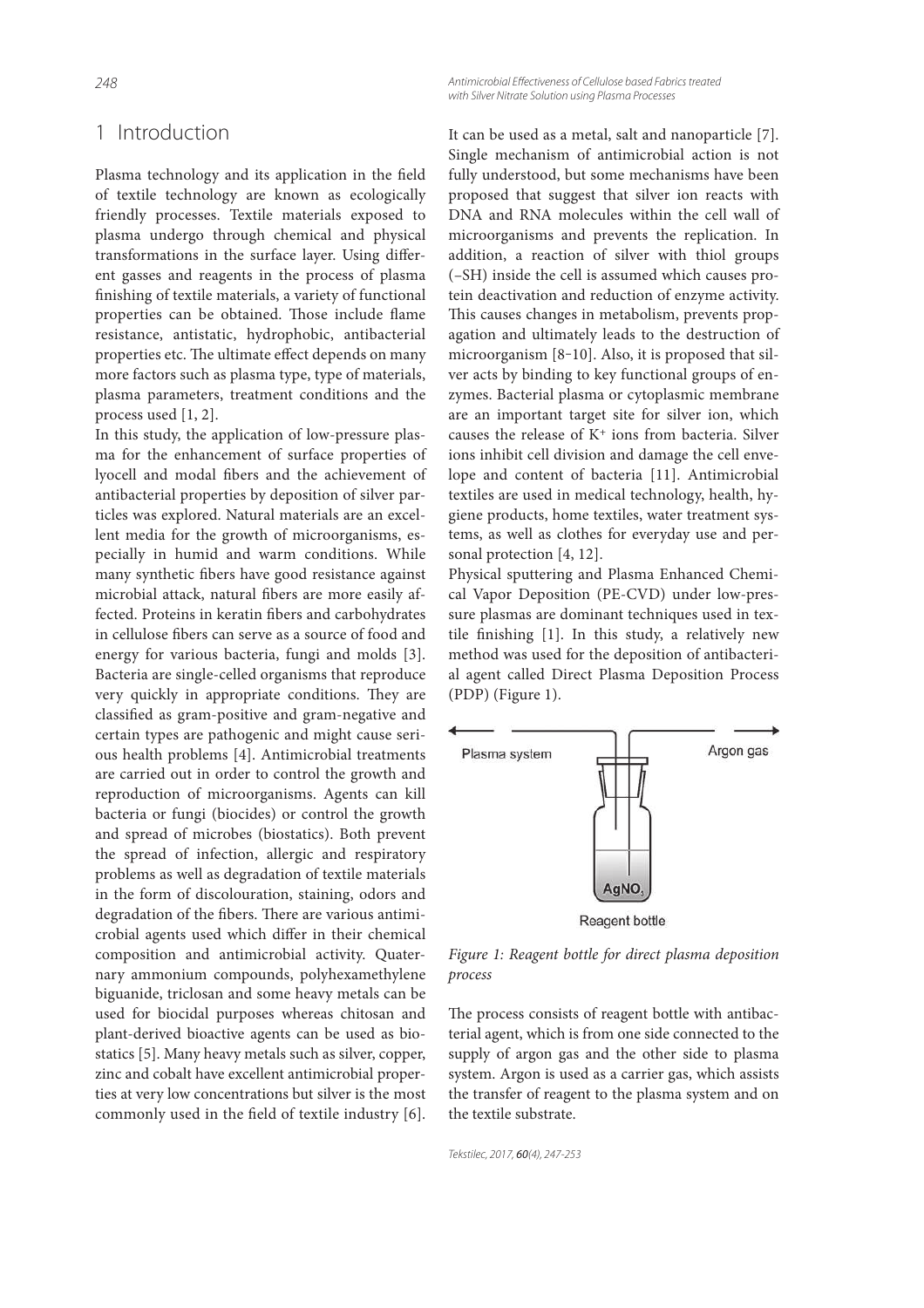## 2 Materials and methods

#### 2.1 Textile samples and chemical agents

Plain wave lyocell (CLY) and modal (CMD) fabrics (Lenzing, Austria) were used in this study. They were industrially prepared (desized and scoured) and weaved at the textile company Čateks, Croatia. By dissolving  $\mathrm{AgNO}_{3}$  (Sigma Aldrich) in absolute ethanol (Carlo Erba) and ethylene-glycol (Fluka Analytical), 0.1 M solutions were prepared and used for processing the fabrics in order to achieve antibacterial properties. Hexamethyldisiloxane, HMD-SO (Sigma Aldrich, ≥98.5%) and acrylic acid, AAC (Acros Organic, 99.5%) were used as precursors. Applied bacterial species were Escherichia coli ATCC 10536 (gram-negative bacteria) and Staphyloccocus aureus ATCC 6538 (gram-positive bacteria). The strains were grown in Tryptic soy agar (105458 Tryptic soy agar, Merck Millipore, Germany). Müeller-Hinton Broth (BBLTM Müeller-Hinton Broth – BD, USA) was used as a nutrient broth medium for broth microdilution technique.

## 2.2 Plasma treatments

Treatments were done using low-pressure plasma system type NANO LF-40 kHz, by Diener. To ensure enhanced binding of silver particles on textile surface, activation process was carried out for 5 minutes using  $O_2$  gas (purity of 99.99%, Messer) under optimized process parameters – pressure 0.34 mbar, power 300 W, frequency 40 kHz and gas flow 40 cm<sup>3</sup>/min. The pretreatments with HMDSO and AAC were conducted in order to enhance adsorption of silver particles onto cellulose surface using PE-CVD process. The process was conducted for 20 minutes at pressure of 0.18 mbar and power of 150 W.  $AgNO<sub>3</sub>$  solutions were applied on activated and pretreated samples using PDP-Ar process and argon plasma as a carrier gas for deposition. The process was carried out for 20 minutes at pressure 1.5 mbar, gas flow 40 cm<sup>3</sup>/min and power 150 W.

## 2.3 FE-Scanning electron microscopy analysis

Field emission scanning electron microscopy (FE-SEM) was conducted on untreated and plasma treated samples using Tescan SEM microscope (Mira 3 LMU). Before testing, the samples were steamed by vaporized mixture of gold and palladium under argon plasma. Micrographs were obtained using 4kx, 7kx and 10kx magnifications.

249 Antimicrobial Effectiveness of Cellulose based Fabrics treated with Silver Nitrate Solution using Plasma Processes

## 2.4 Antimicrobial efficacy of silver nitrate solutions

Antimicrobial efficacy of  $\mathrm{AgNO}_{3}$  solutions was determined by known broth microdilution technique, which specifies minimum inhibitory concentration (MIC), i.e. the minimum concentration of antimicrobial agent that inhibits the growth of a microorganism after a specific time of incubation. The method is based on the dilution of the antimicrobial agent in the culture medium in microtiter plates, followed by addition of inoculum. If there is no growth of microorganism colonies, the concentration is the well represents MIC. For this purpose, a series of 12 concentrations of AgNO<sub>3</sub> was prepared from  $4146.75 \times 10^{-3}$ to  $2.07 \times 10^{-3}$  µg/ml. MICs were determined for *E*. coli and S. aureus after incubation at 37  $^{\circ}$ C for 24 hours using 2,3,5- triphenyltetrazolium chloride (TTC) as a redox indicator for determination of bacteria viability. In the presence of bacteria, TTC was reduced to red coloured substance triphenyl formazan (TPF) and the colour change was directly proportional to the viable active cells. The change in colour was measured spectrophotometrically at 540 nm (Labsystems iEMS MF, type 1404, filter F6).

## 2.5 Antimicrobial efficacy of treated samples

Antibacterial efficacy of treated materials was determined by time kill assay method. It is a quantitative microbiological method that determines the number of colony forming units of microorganisms after a specific time of incubation of samples. In this way, the rate at which a microorganism is killed as a function of time can be established. Treated samples (1cm x 1cm) were inoculated with 50 µl of microorganism suspension in sterile Petri dishes. The antibacterial effectiveness against E. coli and S. aureus was investigated at the moment of contact of the sample with a suspension of microorganisms  $(t_0)$ and after incubation time of 6 hours  $(t_1)$  and 18 hours  $(t_2)$  at 37 °C. Using sterile tweezers, inoculated samples were then transferred in test tubes, which had been pre-filled with 1 ml of saline. After mixing with vibromixer (Vortex vibromixer Genius 3, Ika, Germany) for 30 seconds, 100 µl of the solution was transferred to an Eppendorf tube of 2 ml that had been previously filled with 900 ml of saline solution. In this way, the solution was diluted 10 times. This solution was then serially diluted and the aliquots of the dilutions series were spread-plated on an agar medium to allow for enumerating the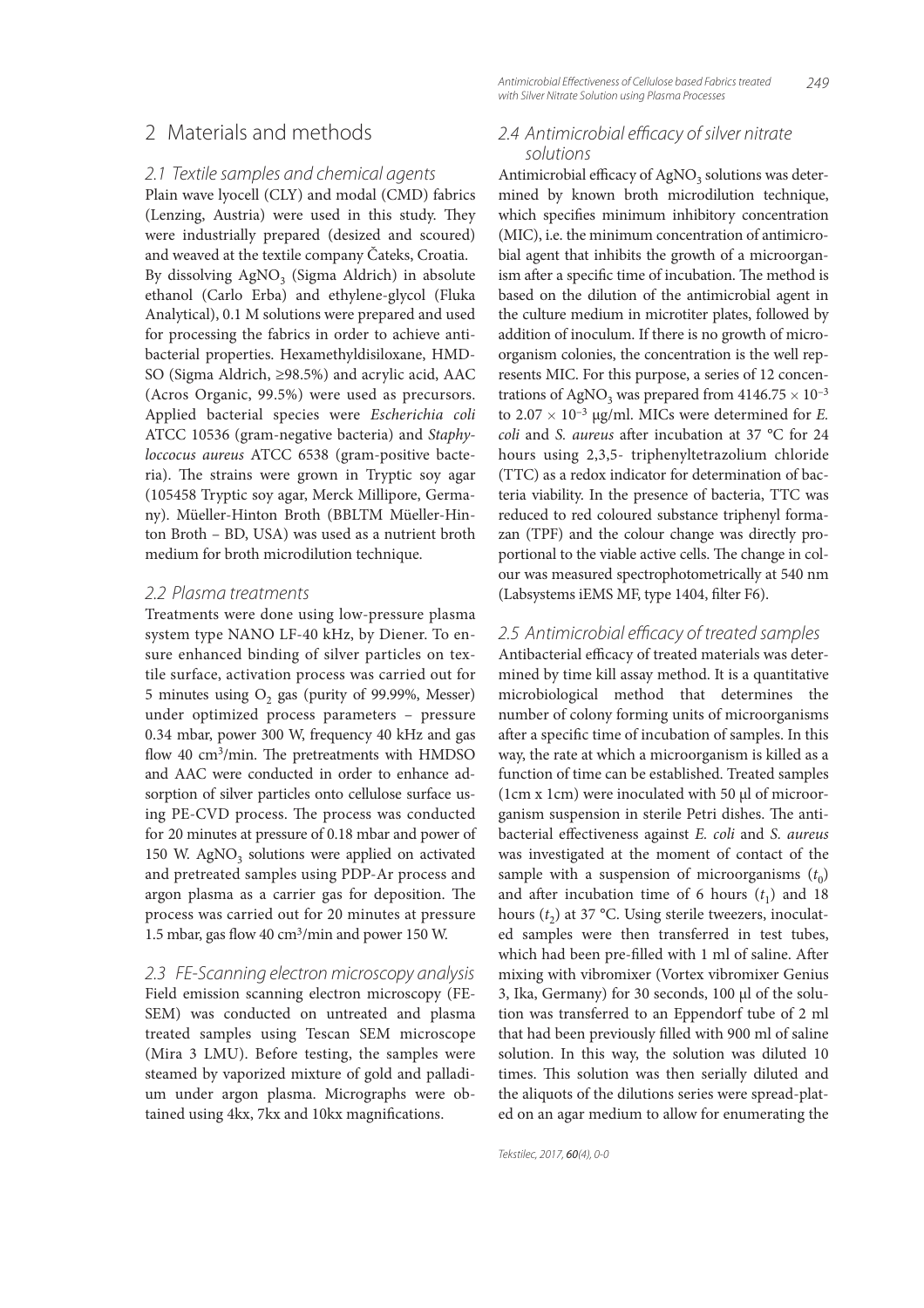colonies of the bacteria. Tryptic soy agar (105458 Tryptic soy agar, Merck Millipore, Germany) was used as a nutrient medium and quantification of the number of colony forming units of microorganisms was done after incubation at 37 °C in the dark for 24 hours. The process is shown schematically in Figure 2.



Figure 2: Schematic representation of time kill assay method

For every concentration and time point, colonies of viable bacteria were counted and CFU/ml (colony forming units per ml) was calculated according to Equation 1:

$$
\frac{CFU}{ml} = \log_{10} \frac{no. of colonies}{volume of culture plate}
$$
 (1)  
dilution factor

The final results are expressed as a percentage of inhibition in defined time intervals.

# 3 Results and discussion

## 3.1 Morfological characteristics of plasma treated samples

Figure 3 shows the obtained SEM micrographs of untreated and plasma treated lyocell and modal samples.

The SEM micrographs of untreated lyocell and modal samples show smooth, clear surface of fibers.



Figure 3: SEM micrographs of (a) untreated CLY and (b) CMD samples; (c) CLY treated with AAC and AgNO<sub>3</sub> solution in ethylene-glycol; (d) CMD treated with AAC and AgNO<sub>3</sub> solution in ethanol; (e) CLY treated with HMDSO and AgNO<sub>3</sub> solution in ethylene-glycol; (f) CMD treated with HMDSO and AgNO<sub>3</sub> solution in ethanol

Tekstilec, 2017, 60(4), 247-253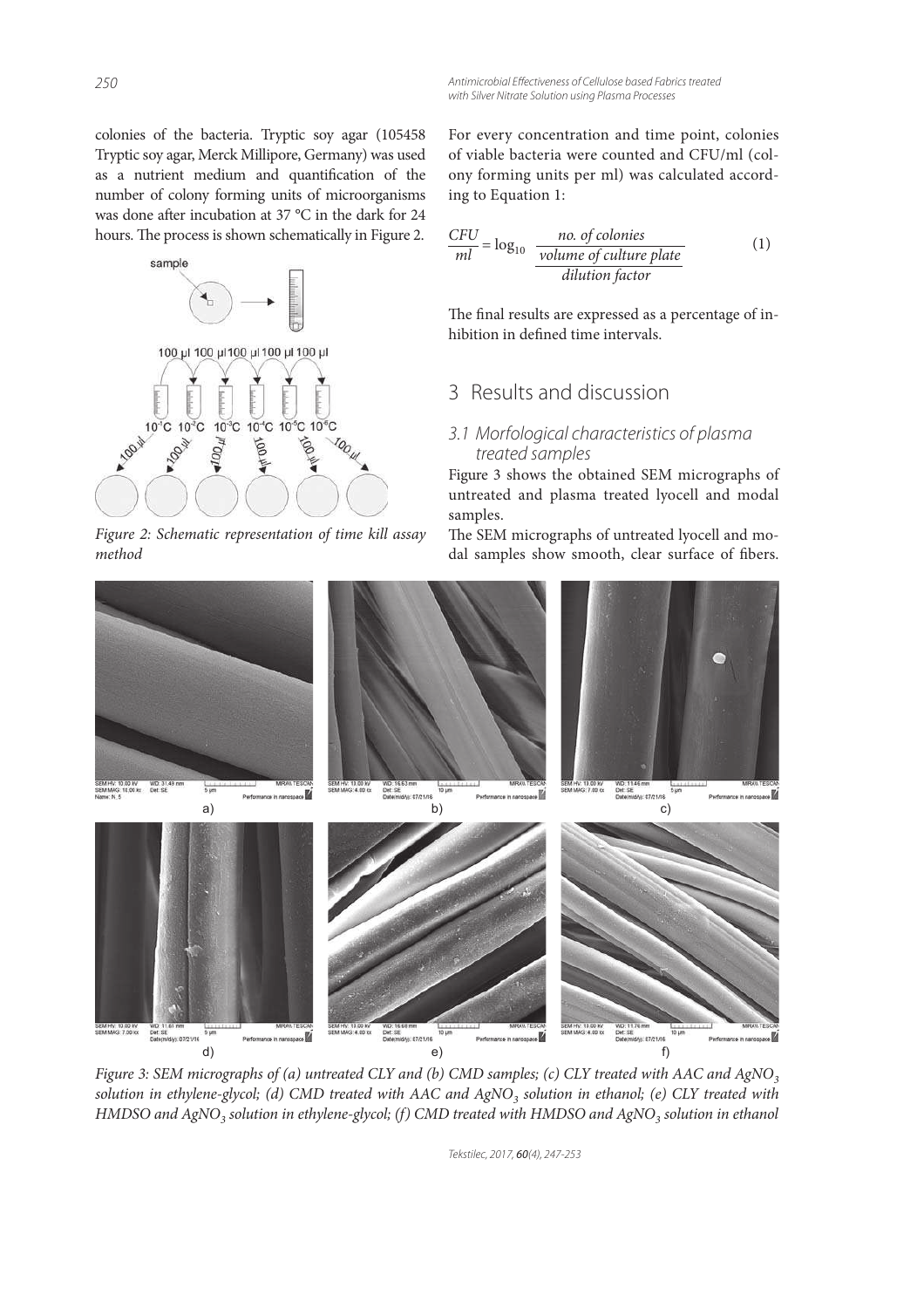On the surface of fibers treated with precursors (AAC, HMDSO) and  $AgNO<sub>3</sub>$  solutions, significant presence of precursors and silver particles over the entire fiber surface is evident which was deposited after surface activation with  $O_2$  plasma. It confirms the effectiveness of treatments performed using plasma processes.

## 3.2 Minimal inhibitory concentrations of silver nitrate solutions

Antimicrobial effectiveness of silver nitrate on the bacterial species E. coli and S. aureus was determined. MIC values are presented graphically in Figure 4 and Figure 5. The value of the absorbance, which indicates the activity of microorganisms, in relation to a series of concentrations of tested solutions are shown.



Concentration of AgNO<sub>3</sub> solutions [µg/m]

Figure 4: Graphical representation of antimicrobial effectiveness of AgNO<sub>3</sub> solution in absolute ethanol (ET) and ethylene-glycol (EG) on bacteria E. coli



Figure 5: Graphical representation of antimicrobial effectiveness of AgNO<sub>3</sub> solution in absolute ethanol (ET) and ethylene-glycol (EG) on bacteria S. aureus

For bacteria E. coli minimal inhibitory concentration of  $AgNO<sub>3</sub>$  solution in absolute ethanol is 0.265  $\mu$ g/ml and of AgNO<sub>3</sub> solution in ethyleneglycol 0.066 µg/ml. According to the obtained results, higher antimicrobial efficacy on  $E$ . coli is exhibited by the solution of silver nitrate in ethylene-glycol, rather than in absolute ethanol. The MIC value of  $\mathrm{AgNO}_{3}$  solution in ethanol and in ethylene-glycol for S. aureus is 0.132 µg/ml. From MIC values, it is visible that a higher concentration of  $\mathrm{AgNO}_{3}$  solution in ethylene-glycol is needed for inhibition of S. aureus than for E. coli. Based on the obtained data it can be concluded that silver nitrate is an excellent antimicrobial agent that exhibits excellent antimicrobial effectiveness even at very low concentrations. Although both solutions demonstrate great results, a more effective solution for both bacterial species proved to be  $\text{AgNO}_3$  solution in ethylene-glycol.

## 3.3 Antimicrobial efficacy of treated samples

The testing results of antibacterial effectiveness of the treated samples for bacterial species E. coli and S. *aureus* are presented in Figures 6-9.

From the results, a positive effect of all treated samples for tested bacterial species is visible and it grows with the incubation time. The untreated textile samples as well as those treated only with HMD-SO and AAC show slight antibacterial effect in time. It suggests that the mentioned samples are not a suf ficient nutrient for large-scale growth and propagation of tested bacterial strains in defined time.

The best antibacterial effect for lyocell samples against  $E.$  coli was achieved after the treatment with AgNO<sub>3</sub> solution in ethylene-glycol using HMDSO as a precursor. A reduction of 75.2% of E. coli colonies after 18 hours of incubation was achieved. A 61.8% reduction of  $E$ . *coli* was obtained after 18 hours of incubation with the treatment of lyocell with AgNO<sub>3</sub> solution in ethylene-glycol and pretreatment with AAC.

For modal samples, the highest inhibition was attained after 18 hours of incubation after the treatment with  $\mathrm{AgNO}_{3}$  solution in absolute ethanol both using AAC (68.2%) and HMDSO (69.1%) as precursors.

In previous research [13], it was found that the application of HMDSO as a precursor enhanced the adsorption of silver particles onto cellulose providing higher antibacterial effect. According to the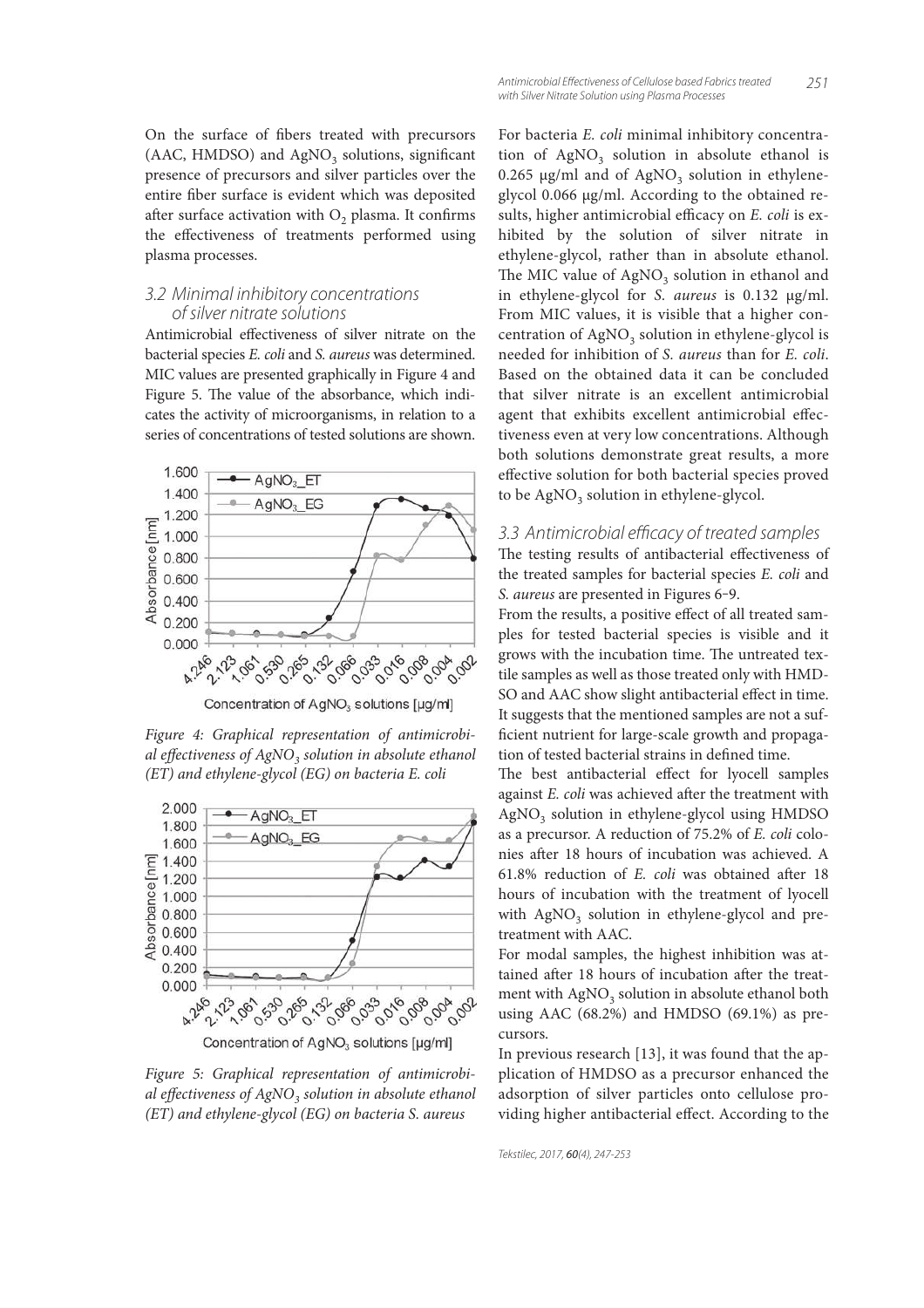obtained results for E. coli, both AAC and HMD-SO proved to be suitable for the application as precursors using plasma process, with HMDSO as a slightly more efficient agent.



Figure 6: Inhibition of E. coli of treated CLY samples



Figure 7: Inhibition of E. coli of treated CMD samples

The results of antibacterial effect against S. aureus (Figures 8 and 9) are not so uniform for the tested samples and inhibition is lower. The results for two treated samples that exhibit maximum inhibition (CLY/AAC, 6 hours of incubation and CMD/AAC/ AgNO<sup>3</sup> /EG, 18 hours of incubation) have a high degree of deviation and are inconsistent so they should be taken into account with caution and double checked. Besides them, the highest reduction of S. aureus for both lyocell and modal samples was achieved after the treatment with  $AgNO<sub>3</sub>$ solution in ethylene-glycol and HMDSO as a precursor (18 hours of incubation). Feng et al. [10] conducted a study of antibacterial effect of silver ions on E. coli and S. aureus and observed higher resistance of S. aureus than E. coli, which suggests a

stronger defense system against silver ions. Because of its greater resistance, the application of higher concentration of agent should be considered.



Figure 8: Inhibition of S. aureus of treated CLY samples



Figure 9: Inhibition of S. aureus of treated CMD samples

# 4 Conclusion

According to the obtained results, the following conclusions can be made:

- Plasma treatment certainly contributes to successful adsorption of chemical agents on man-made cellulosic fibers.
- From SEM micrographs, a significant presence of precursors is evident on the entire fiber surface, which confirms the effectiveness of the applied PE-CVD process.
- SEM micrographs also show the presence of silver particles on a treated fiber surface, which suggests the applied PDP-Ar process was conducted successfully.
- Based on the data for minimal inhibitory concentration of AgNO<sub>3</sub> solutions, it can be concluded

Tekstilec, 2017, 60(4), 247-253